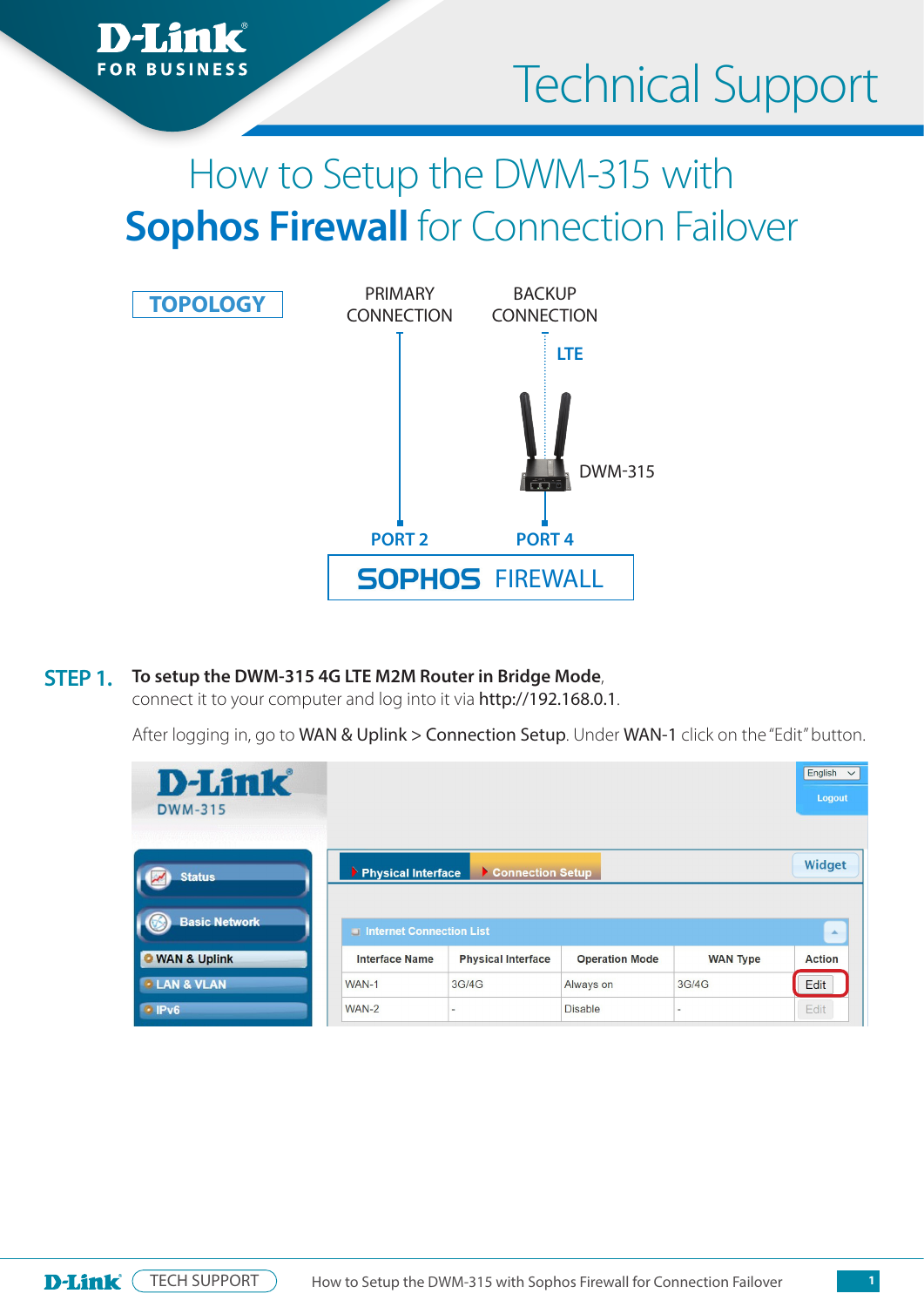Scroll down to the 3G/4G Connection Common Configuration.

Under IP Passthrough (Cellular Bridge) tick the "Enable" option.

| <b>3G/4G Connection Common Configuration</b> |                                |  |  |  |  |  |
|----------------------------------------------|--------------------------------|--|--|--|--|--|
| <b>Item</b>                                  | <b>Setting</b>                 |  |  |  |  |  |
| Connection Control                           | Auto-reconnect<br>$\checkmark$ |  |  |  |  |  |
| ▶ Time Schedule                              | $(0)$ Always $\vee$            |  |  |  |  |  |
| MTU Setup                                    | Enable                         |  |  |  |  |  |
| ▶ IP Passthrough (Cellular Bridge)           | $\vee$ Enable<br>Fixed MAC:    |  |  |  |  |  |
| $\triangleright$ NAT                         | Enable                         |  |  |  |  |  |
| $\blacktriangleright$ IGMP                   | Disable $\vee$                 |  |  |  |  |  |
| ▶ WAN IP Alias                               | Enable 10.0.0.1                |  |  |  |  |  |

Click on "Save" and confirm that switching to Bridge Mode will disable NAT and DHCP.

| 192.168.0.1 says                                                                 |     |        |
|----------------------------------------------------------------------------------|-----|--------|
| Enable IP Passthrough will disable NAT and DHCP Server Options.<br>Do you agree? |     |        |
|                                                                                  | OK. | Cancel |

The Setup is complete for DWM-315 in Bridge Mode.

See below to setup Sophos Firewall for failover.

#### **Setting up Sophos Firewall for failover from Primary Connection to Backup Connection. STEP 2.**

**a. Configure Port 2** with your Primary Internet Connection settings. Configure Port 4 (your Backup LTE Connection) as DHCP.

| ⊜<br>wifi | <b>GuestAP</b><br>WiFi<br><b>Wireless Protection</b> | Unplugged<br>Auto-negotiated                            | 10.255.0.1/255.255.255.0<br><b>Static</b>     |  |
|-----------|------------------------------------------------------|---------------------------------------------------------|-----------------------------------------------|--|
| 굚<br>eth  | Port <sub>2</sub><br><b>WAN</b><br>Physical          | Connected<br>1000 Mbps - Full Duplex<br>Auto-negotiated | 192.168.20.187/255.255.255.0<br><b>DHCP</b>   |  |
| 풂         | Port4<br><b>WAN</b>                                  | Connected<br>100 Mbps - Full Duplex                     | 10.102.130.123/255.255.255.248<br><b>DHCP</b> |  |
|           | Physical                                             | Auto-negotiated                                         |                                               |  |